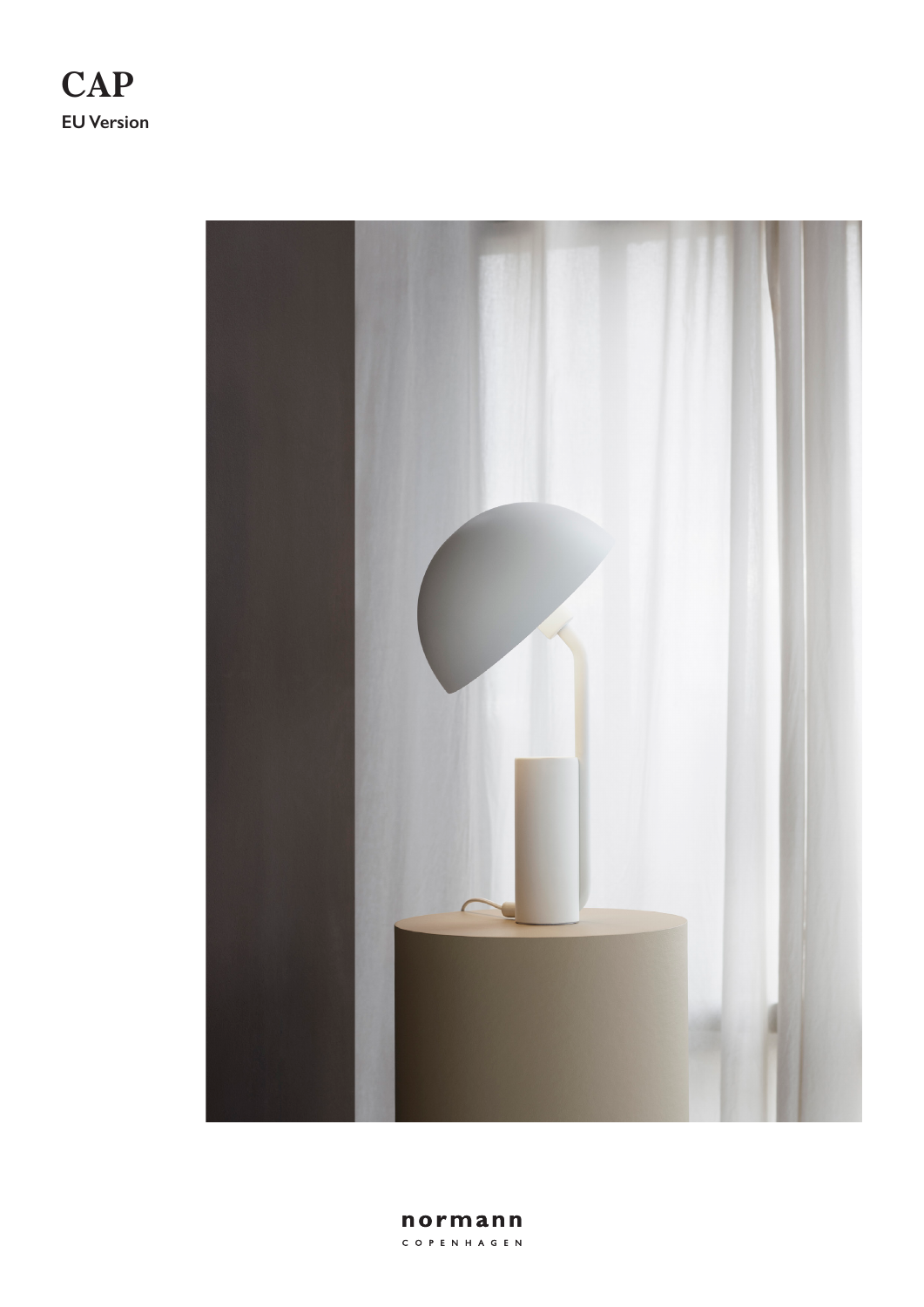# **Cap Table Lamp - EU Version**

![](_page_1_Picture_1.jpeg)

![](_page_1_Figure_2.jpeg)

# **DESCRIPTION**

In spite of its simple, geometrical shape, Cap oozes with personality. The inspiration is drawn from the cartoon character Calimero, a charming little chicken with an eggshell on its head, which gave the idea for the large, semicircular lampshade. The shade is rotatable, making it possible to direct the light.

DESIGN KaschKasch, 2014

MATERIAL Powder Coated Steel

## **CONSTRUCTION**

Cap is a functional table lamp with a rotatable shade. Its cylindric base with a sloping pole holds the included bulb. The lamp shade slides over the bulb, turning it into a smooth rotation point of the lamp. The shade is white on the inside for optimal light refection.

## MAINTENANCE

Clean with damp cloth. Avoid use of all-purpose cleaners and other degreasing detergents.

### **CORD**

2m textile cord with switch, matching color (white/blush/misty blue/ midnight blue)

### DIMMABLE FUNCTION No

VOLTAGE 220-240 V

MAX LOAD 60 W

FREQUENCY 50/60Hz

IP RATING IP20

CLASSIFICATION Class II

#### SOCKET E<sub>27</sub>

LIGHT SOURCE - RECOMMENDED Art. No.: 504053, LED E27 EU, not dimmable Power: 8 W CCT: 2 700K Output: 800 lm Life Span:15 000 h  $CRI: ~ 80$ 

![](_page_1_Picture_21.jpeg)

**normann** || Cap Table Lamp

![](_page_1_Figure_22.jpeg)

GENERAL STANDARD & CERTIFICATES EN 60598-1: 2008 +A11:2009 EN 60598-2-4: 1997

### COLOR

White **Misty** Blush **Misty** 

Blush

Blue

![](_page_1_Picture_30.jpeg)

Midnight .<br>Blue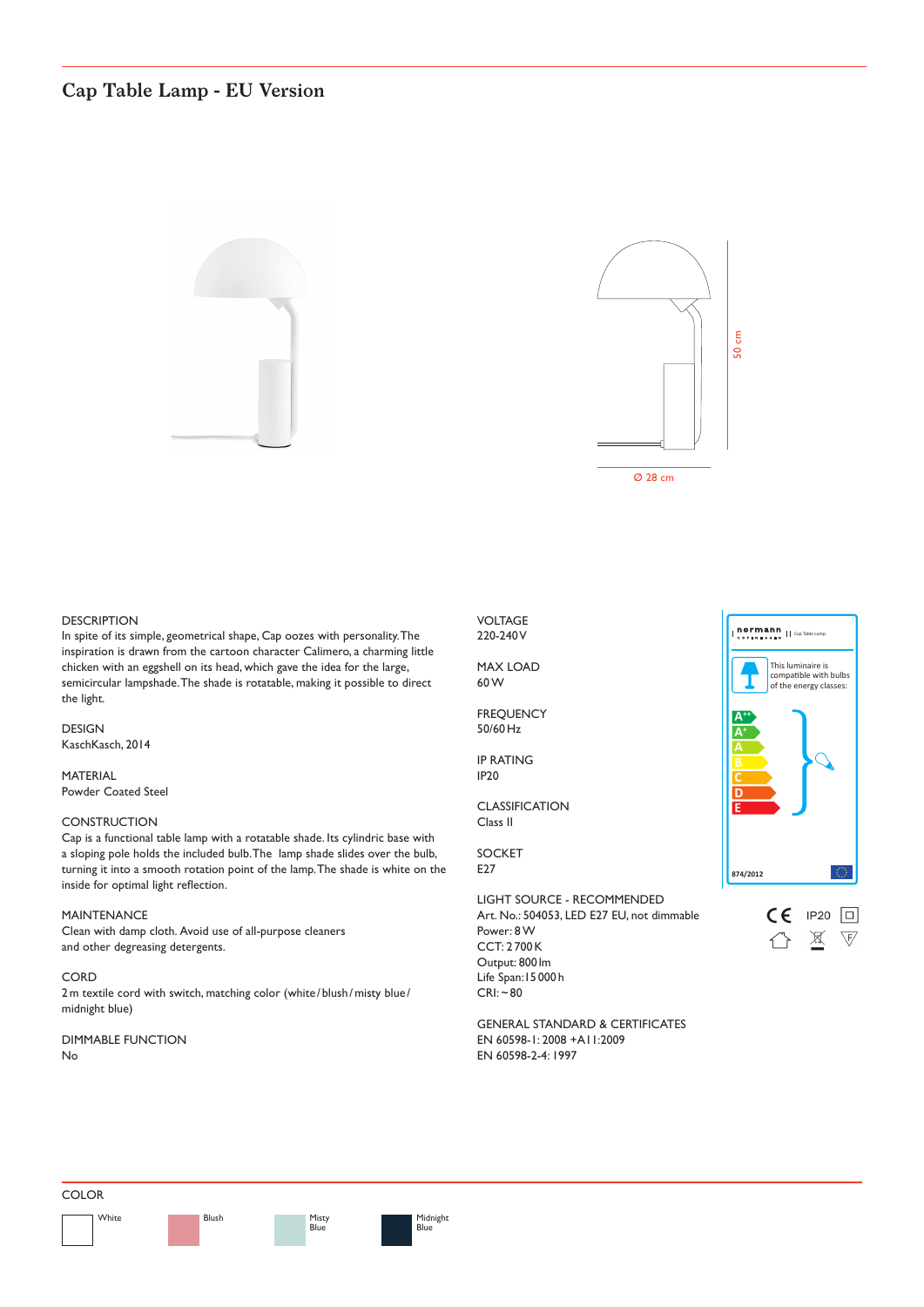![](_page_2_Picture_0.jpeg)

![](_page_2_Picture_1.jpeg)

normann C O P E N H A G E N